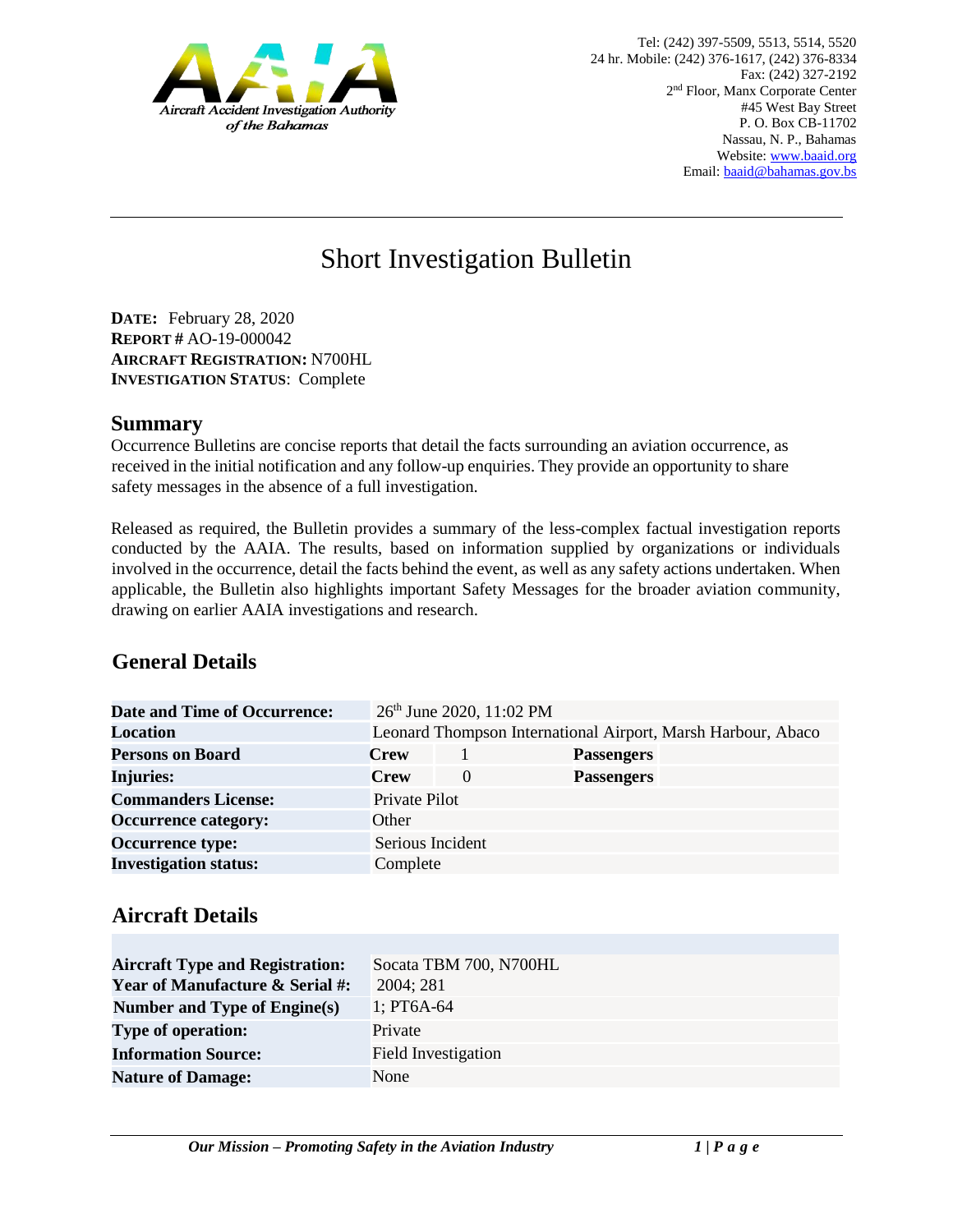### **Occurrence Summary**

On the 26<sup>th</sup> June 2019, at approximately 11:02 AM, Socata TBM 700 aircraft with registration N700HL landed on closed Taxiway Hotel at the Leonard Thompson International Airport (MYAM), Marsh Harbour, Abaco after being cleared to land on Runway 27 by air traffic control.

The Air Traffic Controller advised that prior to issuing landing clearance, N700HL, while on a 4-5 NM right base for final approach, was the number one (1) aircraft in a sequence of three (3).

Also occurring at the time this aircraft was approaching for landing, was a training certification exercise for a newly hired controller on the tower position.

During the time that the certifying controller was issuing guidance to the trainee relating to the sequencing of aircraft, it was brought to their attention by another controller that the pilot of N700HL had positioned the aircraft for a short base leg to Taxiway Hotel instead of Runway 27.

The certifying controller, based on the attitude and altitude of the aircraft, and the fact that no other aircraft was in the vicinity of Taxiway Hotel, allowed the aircraft to continue approach for the Taxiway. According to ATC manager at the time, this course of action was considered best so as to not interrupt the landing sequence, a critical phase of flight, and potentially endanger the aircraft and/or the other aircraft in sequence to land.

The aircraft landed safely, no reported injuries or damage to aircraft. The weather was visual meteorological conditions at the time of the occurrence and was not a factor in this incident.



(Google Earth image of Leonard Thompson International Airport, Marsh Harbour, Abaco)

#### **Safety Concerns**

Safety recommendations issued at the time of this occurrence were later closed as they were no longer relevant.

The air traffic structure and facility in place at the time, that would have benefitted from the recommendations had they been acted upon, this facility was destroyed and the structure no longer in place, due to Hurricane Dorian in later 2019.